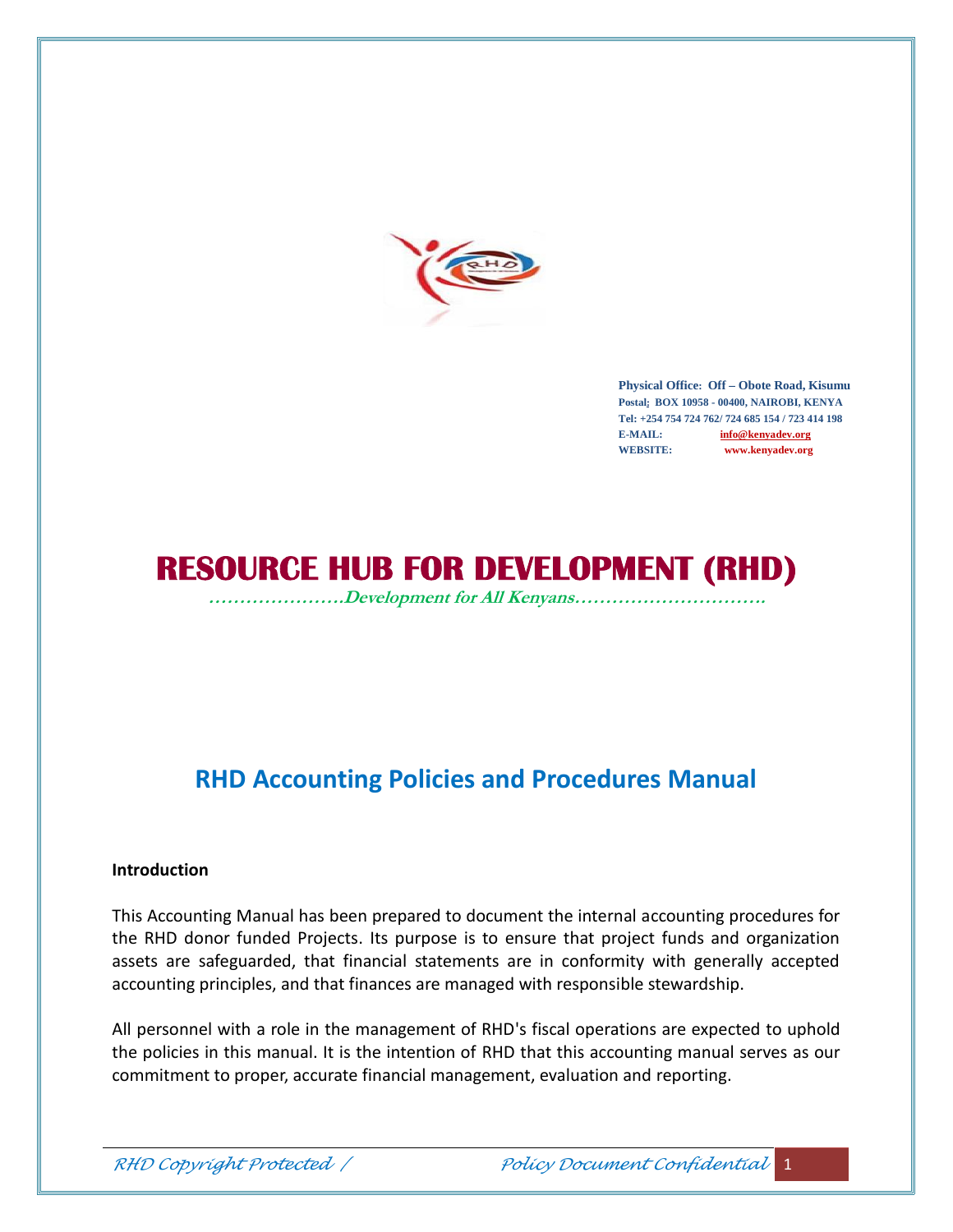#### **Division of Duties**

The following is a list of personnel who have responsibilities within the accounting department:

#### *Chief Executive Officer/ Chairman***:**

- 1. Reviews and approves all financial reports.
- 2. Reviews and approves annual budget.
- 3. Authorizes all fund transfers.
- 4. Reviews all bank reconciliations.
- 5. Reviews the payroll summary for the correct payee, days and hours worked and cheque amount.
- 6. Reviews all vouchers and invoices for those cheques which require his or her signature.
- 7. Reviews and approves all contracts for goods and services rendered to organization over the year.

#### *Organization Secretary:*

- 1. Approves all vouchers, invoices and cheques.
- 2. Receives unopened bank statements.
- 3. With the Senior Account Manager, and input from the CEO/Chairman and Program Directors, develops the annual budget.
- 5. Reviews and approves list of pending cheques disbursements.
- 6. Reviews all vouchers and invoices for those cheques which require his or her signature.
- 9. Reviews the payroll summary for the correct payee, days and hours worked and cheque amount.
- 10. Approves all disbursements and reimbursements.
- 11. Manages the project fund accounts.

#### *Senior Account Manager:*

- 1. Processes all receipts, disbursement and disbursements.
- 2. Processes the payroll, including annual returns.
- 3. Submits requests for fund transfers.
- 4. Maintains and reconciles the general ledger monthly.
- 5. With the Organization Secretary, and with input from the CEO/Chairman and Department Directors, develops the annual budget.
- 6. Prepares all financial reports, including requests for disbursement and reimbursements.
- 7. Manages the petty cash fund.
- 8. Reconciles the bank accounts.
- 9. Reconciles the statement of contributions, grants and donations from well wishers, donors and partners.
- 10. Double-checks all funding requests against receipts provided and disbursements.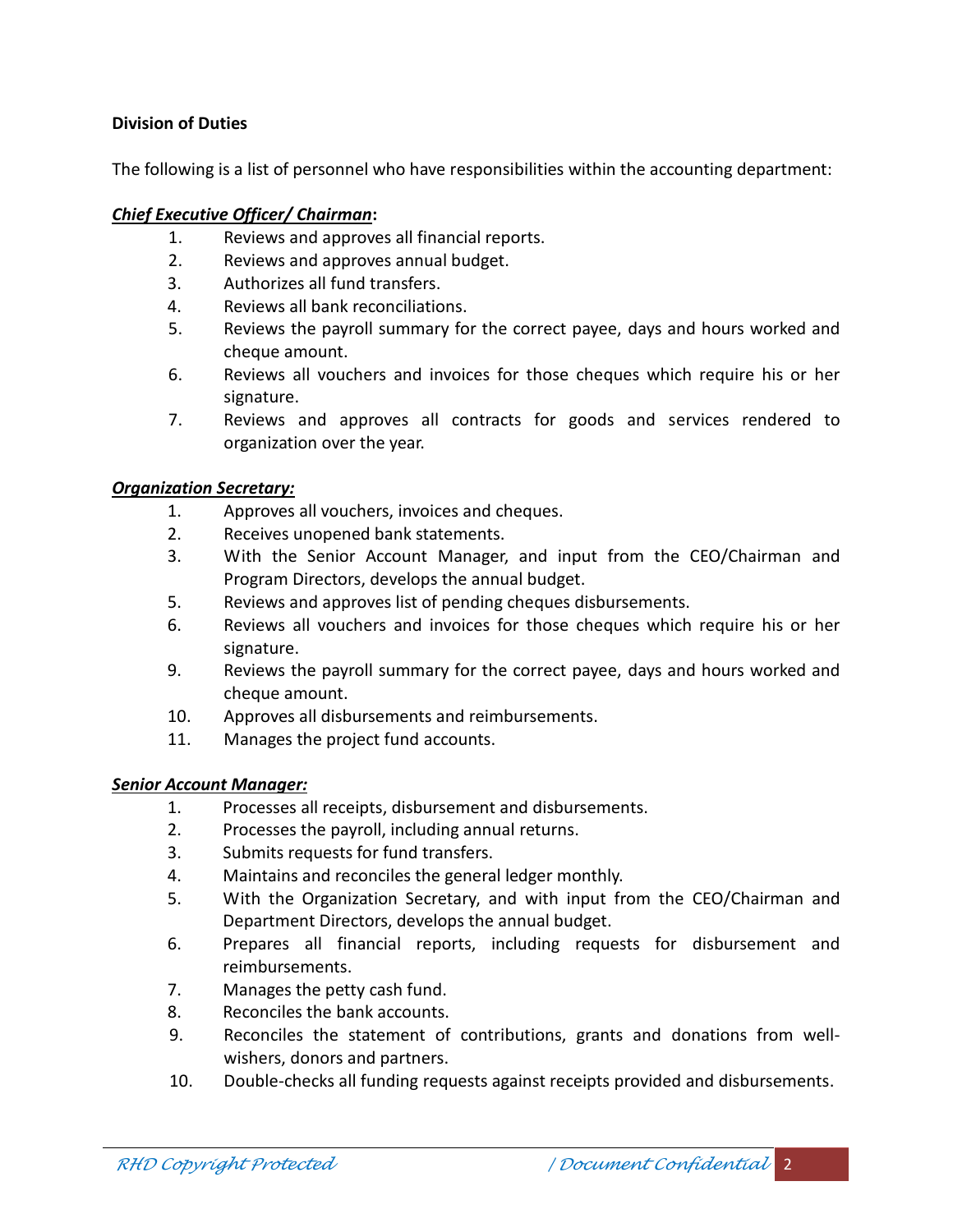## *Office Assistant/Receptionist:*

- 1. Receives and opens all incoming mail, except the bank statements.
- 2. Prepare invoice log.
- 3. Mails all cheques for payments.
- 4. Collect and submit all invoices and receipts for action.

## *Director with Most Seniority: (General Director of Programs)*

- 1. Acts as second reviewer on cheques.
- 2. Reviews all vouchers and invoices for those cheques which require his or her verification before final approval.

## *All Departmental Directors:*

- 1. Develops first draft of department and program budgets and works with the CEO/Chairman, Organization Secretary and the General Director of Programs to finalize.
- 2. Accountability to approved departmental and program budgets in project approval, implementation, purchasing and supplies decisions and in preparing cheque request vouchers.

## *Program Assistant, Membership*

1. Processes allpayments for member dues and conference registration fees

*Designated Board Members* (Currently the CEO/Chairman, Organization Secretary, and Treasurer)

- 1. Cheque signing authority on all RHD accounts.
- 2. Authorize all the organization expenditures.

## **Fund Receipts Procedures**

The Office Assistant receives all incoming mail. All cheques received by the Office Assistant should be recorded on a Fund receipts log which states the program department to which the income is attributed, and stamped "for Received only". The Office Assistant then makes two copies of the cheques with one copy forwarded to the Senior Accounts Manager and the other copy to the responsible department. A copy of the Fund receipts log will be given to the Chief Executive Officer/ Chairman on a monthly basis.

Next, the Senior Accounts Manager prepares a deposit slip and deposits the funds into the organization account. The validated deposit slip should be attached to the Senior Accounts Manager's Fund receipts log and filed. All cheque copies should be filed according to month received.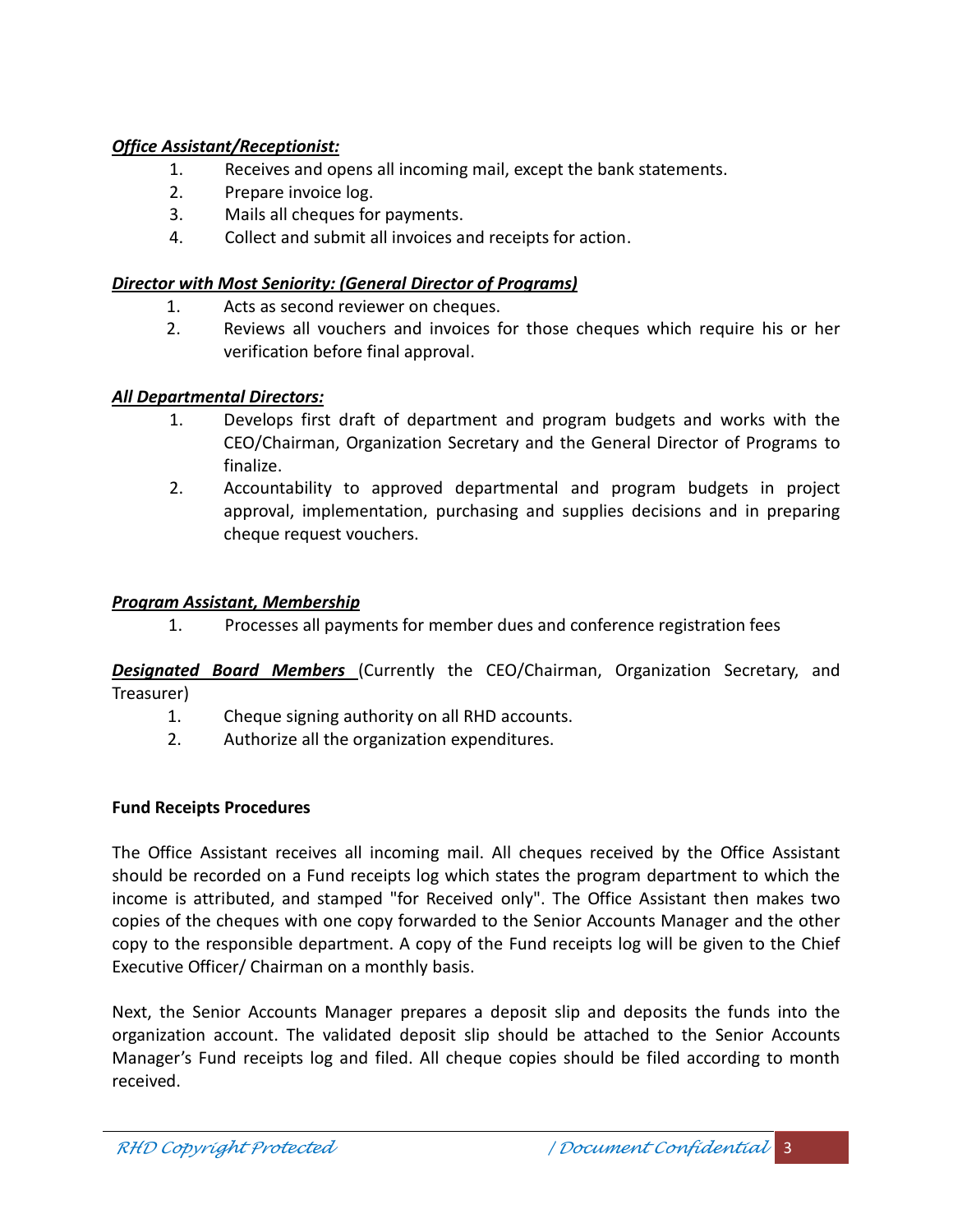A deposit not forwarded or mailed to the bank should be locked in the accounting department's lock box. No deposit should be locked in the file cabinet for more than 24 hours. If the funds are mailed to the bank, the Senior Accounts Manager should indicate the date mailed and received on the Fund receipts log. The Senior Accounts Manager should make a copy of each cheque mailed and file them in a separate file folder.

#### *Funds Received and Disbursed by Wire Transfer:*

The Chief Executive Officer/ Chairman will request a wire transfer of funds. This request will be prepared by the Senior Accounts Manager and should be signed by the CEO and the Organization Secretary.

Where appropriate - as in disbursement of project funds - the Senior Accounts Manager should forward a project financial statement to the Chief Executive Officer and Organization Secretary who then review and approves the request for disbursement or advance and files or mails the necessary documents, providing a copy to the Senior Accounts Manager.

Next, the Senior Accounts Manager will monitor the transfer of funds and maintain the appropriate records of the transactions.

As soon as the funds are credited to and withdrawn from the RHD account, the bank should send a memo to the organization through the Chief Executive Officer. The Senior Accounts Manager should then reconcile these credit and withdrawal memos to the total cash received and disbursed at the end of the month.

In the absence of the Chief Executive Officer and the Organization Secretary or, in dire emergencies, the Treasurer of the Board of Directors should authorize wire transfers.

#### **Fund Disbursements Procedures**

- 1. Incoming invoices will be logged in by the Office Assistant and delivered to the responsible staff person for his/her approval and to prepare a check request voucher prior to disbursement dates.
- 2. The staff person responsible for ordering the product or service will check the validity of the invoice against proposals/bids, etc. and work accomplished/delivered and prepares a cheque request voucher prior to disbursement dates.
- 3. Twice monthly on the 1st and 16th days (or the next business day if the date falls on a weekend or holiday), cash disbursements should be prepared by the Senior Accounts Manager for signature by authorized RHD officials for expenses, debts and liabilities.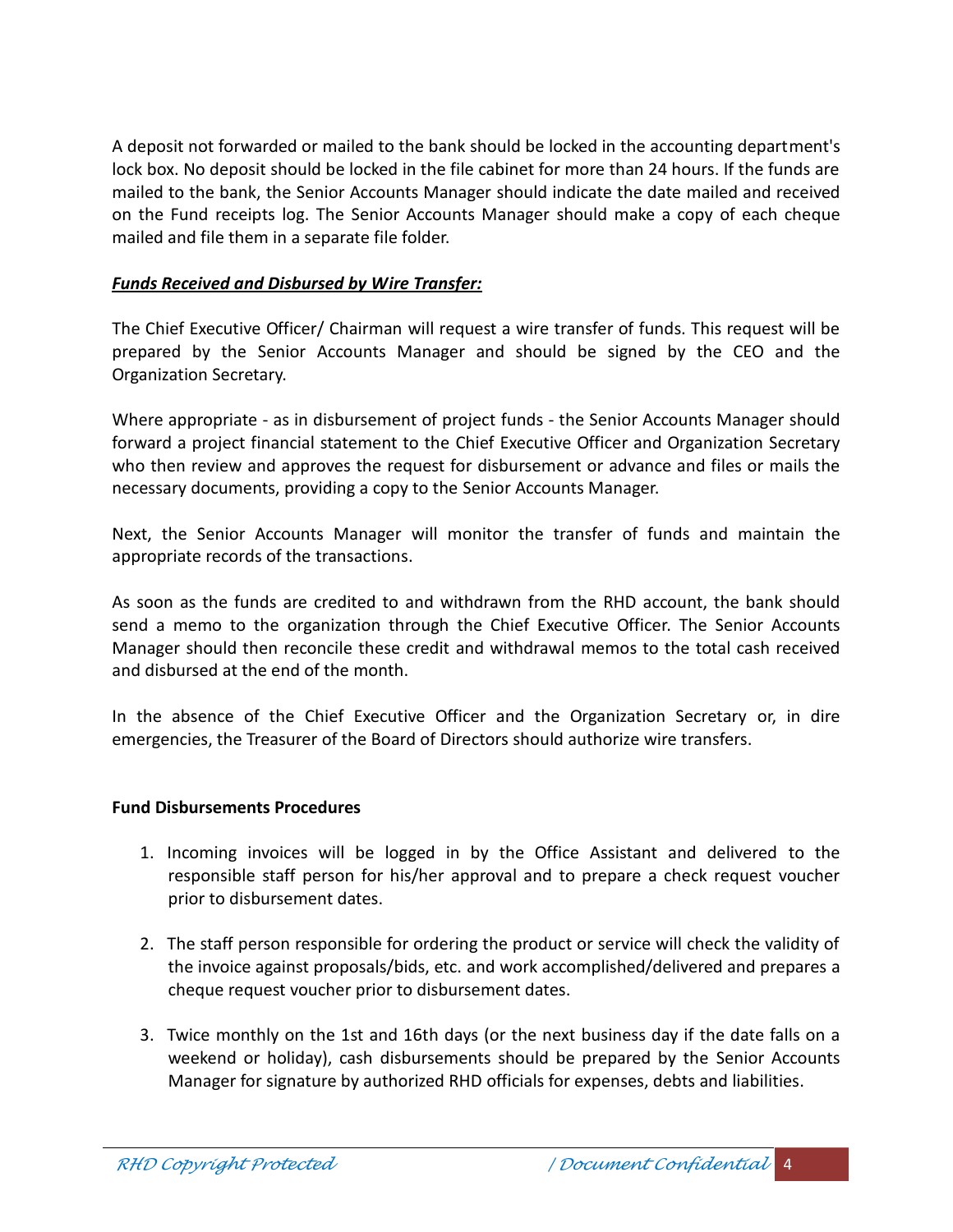- 4. The Senior Accounts Manager is responsible for the preparation of disbursements. All disbursements are to be made by cheque unless the item is considered a petty cash item.
- 5. A cheque request voucher should then be completed by the procurement staff person and attached to the original vendor invoice, and/or any other supporting documentation. The voucher should include the account codes to which the expense will be applied. Approval for an expense by the Chief Executive Officer must be indicated on the cheque request voucher.
- 6. After inputting all the cheque requests, the Senior Accounts Manager will prepare a master list of all cheques to be paid for approval by the Chief Executive Officer/ Chairman or Organization Secretary. If there are any questions or concerns about the amounts, the Senior Accounts Manager should provide necessary information prior to running any disbursements. If there are any items removed from the batch, the totals on the payment summary form should be corrected, initialed and dated by the Chief Executive Officer/Chairman or Organization Secretary.
- 7. The Senior Accounts Manager should then run an aging accounts payable, which is generated by the accounting software. A total of the disbursements to be paid will be recorded on the form and sent to the Chief Executive Officer/ Chairman for approval, along with the current balance if any.
- 8. Once the amount to be disbursed has been received, the Senior Accounts Manager should print the cheques and attach to the invoice, and other supporting documentation, being paid and submit for signatures. A cheque register should be run and filed together with the disbursement transmittal form.
- 9. While the Chief Executive Officer/Chairman, Organization Secretary, and or Treasurer sign each cheque, he/she should double check the cheque request voucher. This approval is to ensure the account and grant/project is charged to the correct expense and line item. Any cheque made to pay invoices in excess of Ksh. 10,000.00 must be signed by the Chief Executive Officer/Chairman and authorized for payment in writing by one of the Board of Directors authorized for signature.
- 10. After the cheques have been signed, the second signatory will double check the work, cancel the invoice by stamping APPROVED on it, and pass the cheques on to the Office Assistant for mailing. In the event that the Office Assistant is out, the administrative assistant will assume these duties.
- 11. All cheques will be mailed as soon as this process is completed.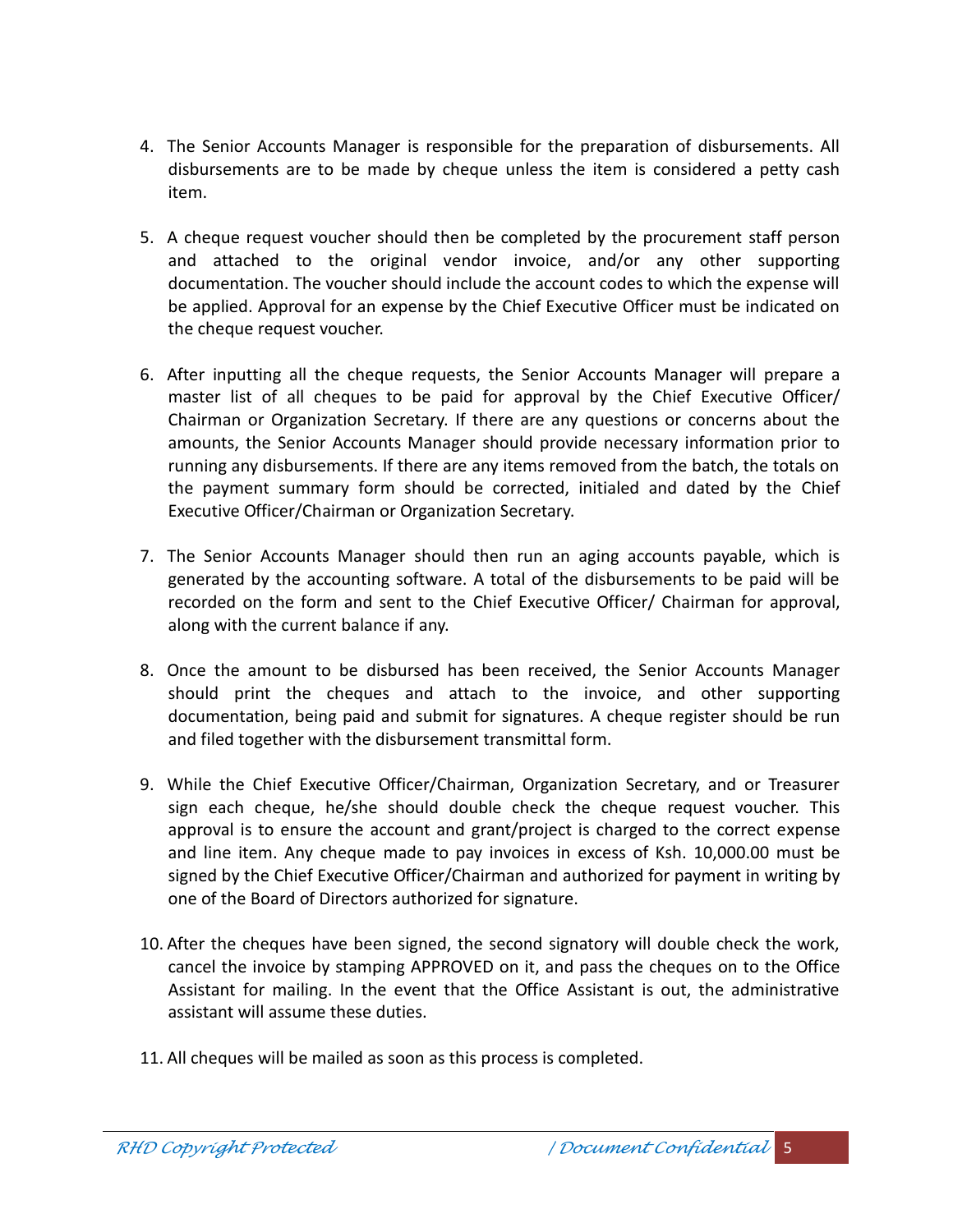- 12. Supporting documentation should be filed by the Senior Accounts Manager in appropriate files.
- 13. The Senior Accounts Manager will utilize the paid invoice files to respond to any discrepancies which arise with supplier, contractor or other payees.
- 14. Once monthly, the Senior Accounts Manager will cheque the invoice log to determine if there are any outstanding invoices which have not yet been paid. If so, the Senior Accounts Manager will investigate the nonpayment of these invoices with the responsible staff member.

#### **Reconciliations**

#### *Project Fund Flow:*

RHD is to maintain a minimum of ten percent (10%) of the operating budget between its operating and bank account at all times. In the event that balances fall below that amount the Chief Executive Officer/Chairman and Treasurer should be notified immediately.

#### *Bank Reconciliations:*

- 1. Bank statements are to be received unopened by the Organization Secretary. The receiving party should review the contents for inconsistent cheque numbers, signatures, balances and payees and endorsements at a minimum. After this cursory review is conducted, the official should initial and date the bottom, right hand corner of the first page of each bank statement reviewed. The reviewed bank statement should then be forwarded to the Senior Accounts Manager (an individual without cheque signing rights) to reconcile the bank accounts using the approved reconciliation form.
- 2. The person charged with this responsibility should reconcile each account promptly upon receipt of the bank statement. The account will be reconciled no later than 7 days after receipt of the monthly bank statement. In the event it is not possible to reconcile the bank statement in this period of time, the Chief Executive Officer or Organization Secretary should be notified by a written memo from the Senior Accounts Manager.
- 3. When reconciling the bank accounts, the following items should be included in the procedures:
	- a. A comparison of dates and amounts received or withdrawn as shown on the bank statements with the fund receipts journal.
	- b. A comparison of inter-organization bank transfers to be certain that both sides of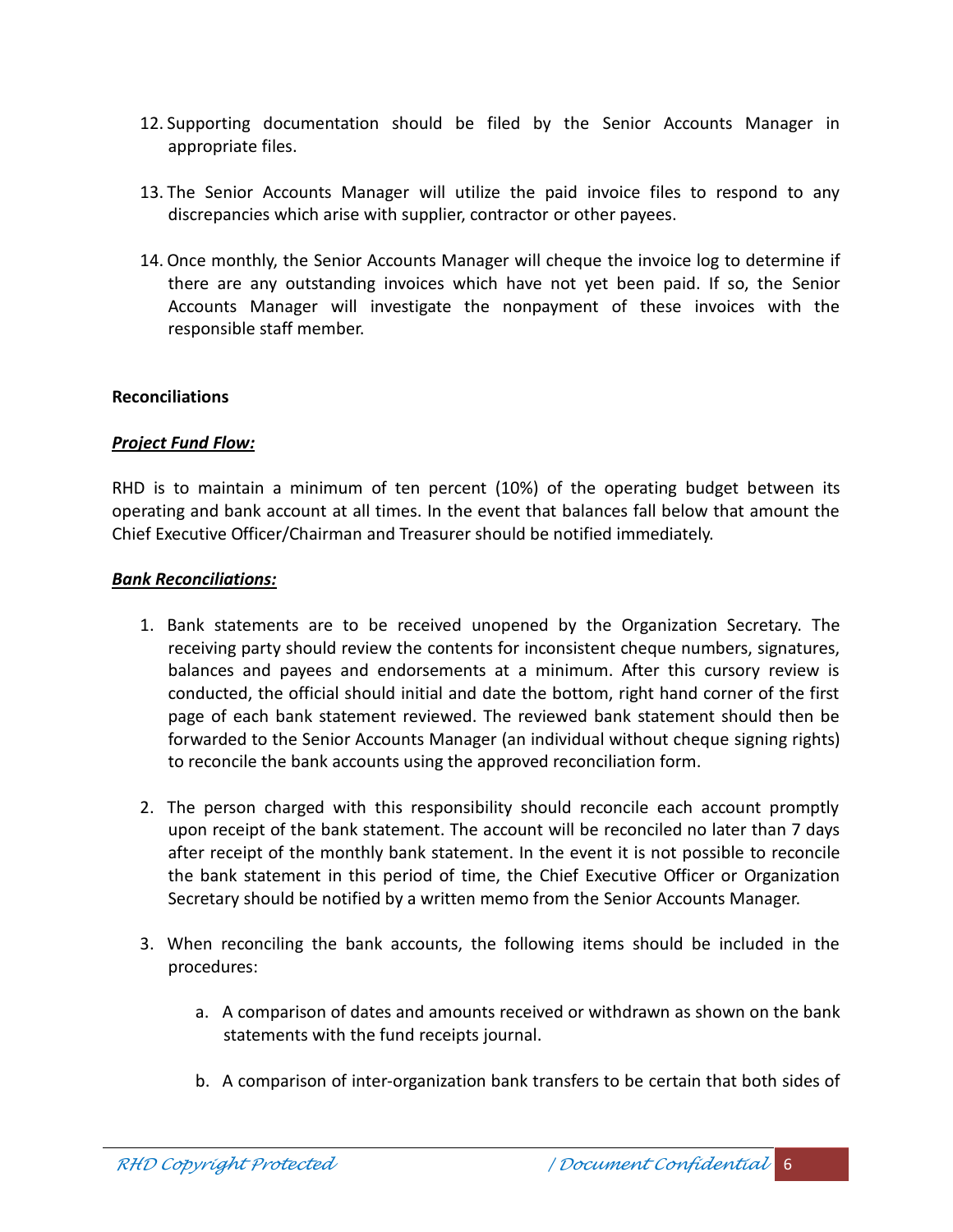the transactions have been recorded on the books.

- c. An investigation of items rejected by the bank, i.e., returned cheques or deposits.
- d. A comparison of wire transfers dates received with dates sent.
- e. A comparison of canceled cheques with the disbursement journal as to cheque number, payee and amount.
- f. An accounting for the sequence of cheques both from month to month and within a month.
- g. An examination of canceled cheques for authorized signatures, irregular endorsements, and alterations.
- h. A review and proper mutilation of void cheque.
- i. Investigate and write off cheques which have been outstanding for more than six months.
- 4. Completed bank reconciliations should be reviewed by the Organization Secretary and initialed and dated by the reviewer.
- 5. The Senior Accounts Manager upon receipt of the completed bank reconciliations prepares any general ledger adjustments.
- 6. Copies of the completed bank reconciliations will be forwarded to the Treasurer for his/her review.

#### *Reconciliations of Other General Ledger Accounts:*

- 1. Each month the Senior Accounts Manager and Organization Secretary should review the ending balance shown on balance sheet accounts such as the fund accounts, accounts receivable, accounts payable and deferred funds. The Senior Accounts Manager and Organization Secretary should review the bank reconciliations, schedules of accounts receivable and deferred funds and the aging of accounts payable to support the balances shown on the balance sheet.
- 2. *Assets* **-** These accounts will include cash, petty cash, prepaids, property, equipment and fixtures, security deposits and intangible assets.
	- a. **Cash -** The balances in cash accounts should agree with the balances shown on the bank reconciliations for each month.
	- b. **Petty Cash -** The balance in this account should always equal the maximum amount of all petty cash funds.
	- c. **Prepaids -** The amounts in these accounts should equal advance payments paid to vendors at the end of the accounting period.
	- d. **Property, Equipment & Fixtures -** The amounts in this account should equal the totals generated from the audited depreciation schedules. When additional purchases are made during the year, the balances in the accounts may be updated accordingly.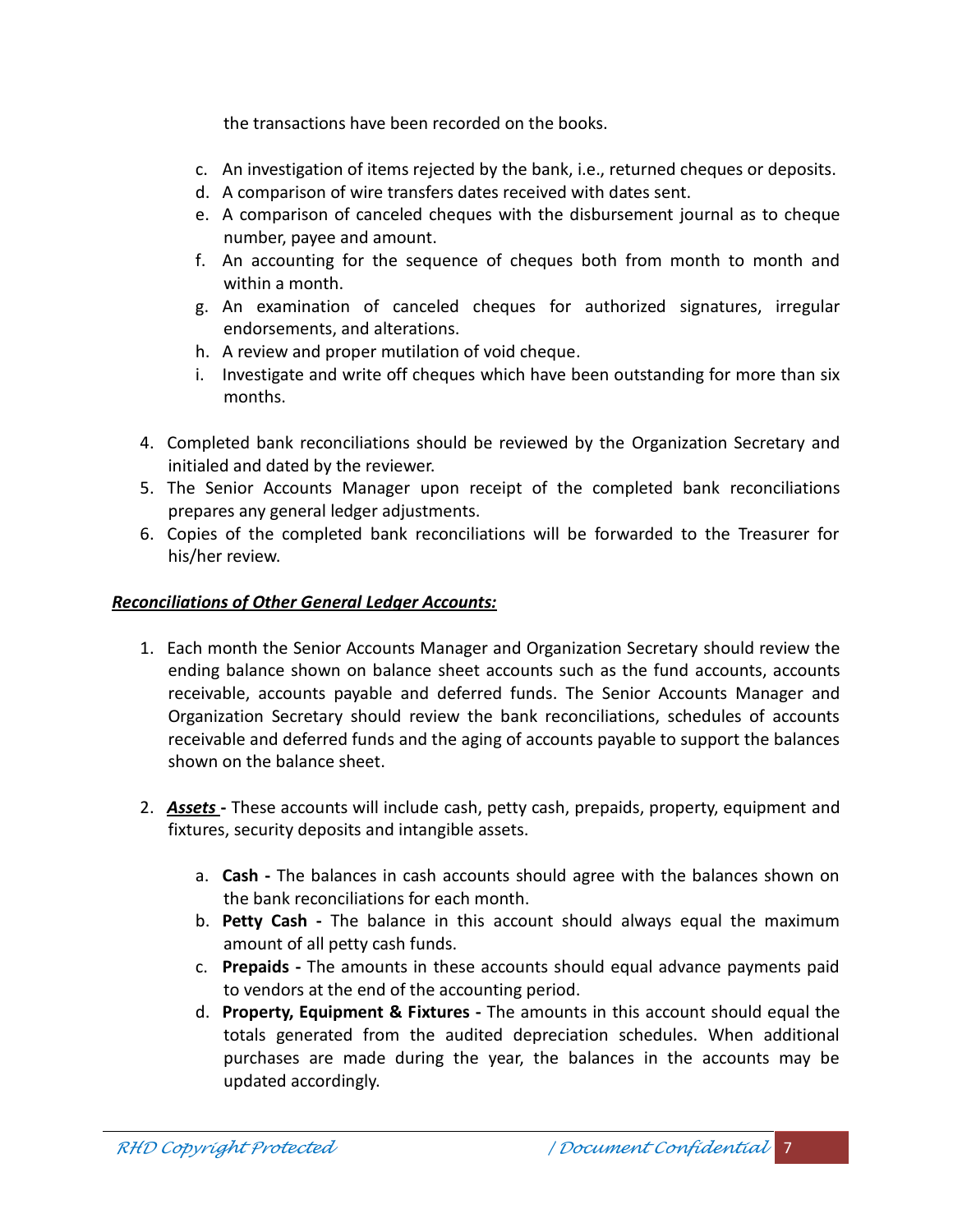- e. **Security Deposits -**The balance in this account should equal amounts paid in escrow to landlords and should not change frequently, but should be updated as applicable.
- 3. *Liabilities* **-**These accounts are described as accounts payable, payroll tax liabilities and mortgages payable, and amounts due to others.
	- a. **Accounts Payable** The balance in this account should equal amounts owed to suppliers at the end of the accounting period and the aging report.
	- b. **Payroll Tax Liabilities** The amounts in these accounts should equal amounts withheld from employee paychecks as well as the employer's portion of the expense for the period that has not been remitted to the government authorities.
	- c. **Due to Others -** If there are any amounts owed to others at the end of the period they should be recorded and the correct balance maintained in the general ledger accounts.
- 4. *Income/Expenses* **-** These accounts are described as income from membership, contributions, publications, and other expense line items such as salaries, consulting fees, etc.
	- a. **Income -** The amounts charged to the various fund accounts should be reconciled with funding requests, funder's reports, draw down schedules, etc.
	- b. **Gross Salary Accounts -** The balances in the gross salary accounts should be added together and reconciled with the amounts reported on quarterly payroll returns.
	- c. **Consulting -** The amounts charged should be reconciled to the contracts.

#### **Petty Cash Fund**

- 1. The petty cash fund should never exceed Ksh. 50,000.00.
- 2. The Senior Accounts Manager is the custodian of the petty cash fund.
- 3. A single disbursement from petty cash shall never exceed Ksh. 7,000.00.
- 4. The petty cash fund shall be operated on an impress basis. This means that when it is time to replenish the petty cash fund, the Senior Accounts Manager shall total out the expenses made and identify those expenses by general ledger account number. When the cheque request is submitted for payment it should indicate the total amount needed to bring the fund back. Also, the cheque request should breakdown the various expense accounts being charged and the amount charged to each.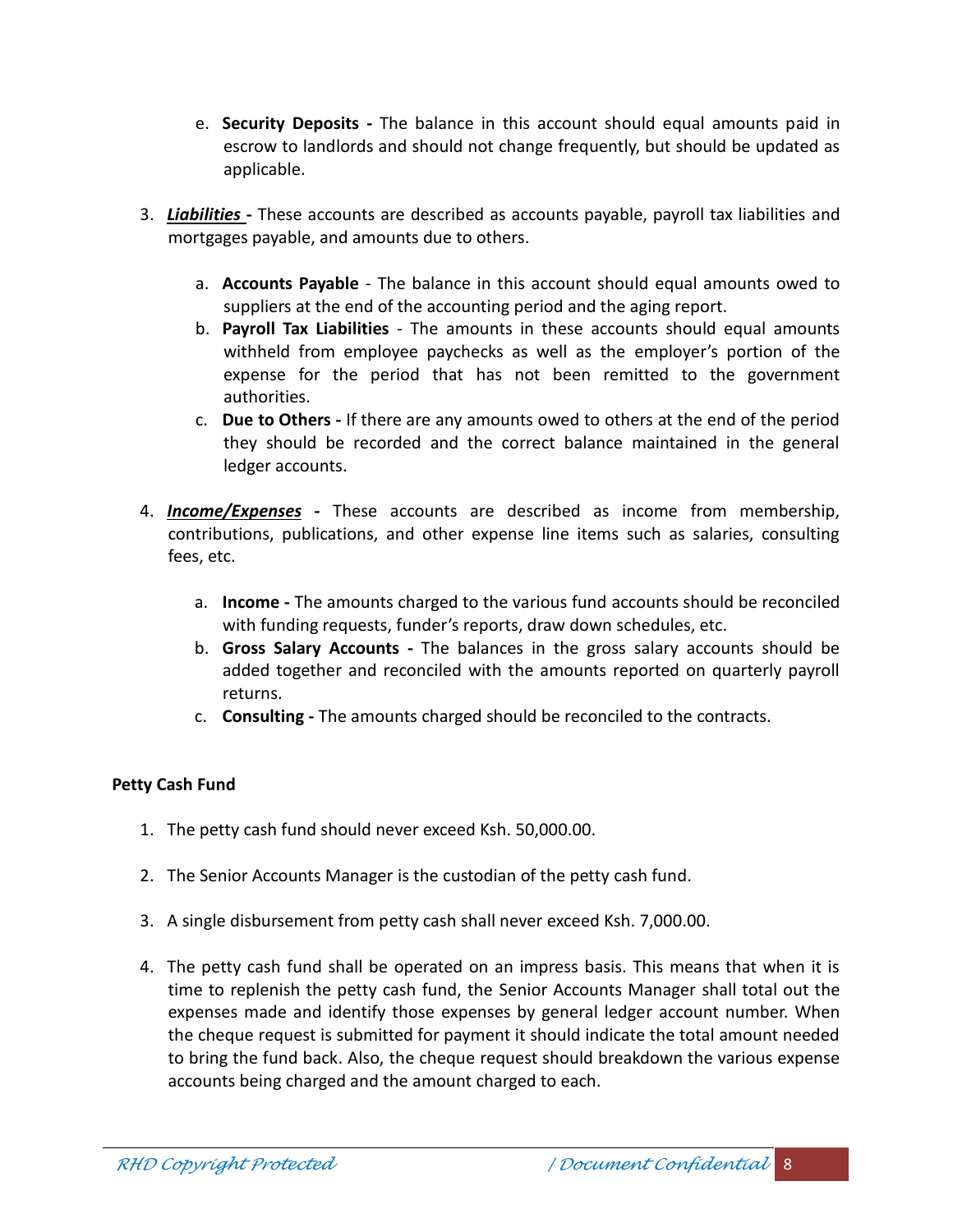- 5. When a request for petty cash reimbursement is made to the Senior Accounts Manager, the item will be listed on the Petty Cash Fund Reconciliation Sheet. A description of the item charged should be recorded together with the amount. A supplier receipt must be received by the Senior Accounts Manager for the amount of the request in order for the request to be approved.
- 6. The recipient of the petty cash funds must sign the sheet to indicate receipt of the funds. The paid receipt should be attached to the sheet. All paid information should remain in the locked petty cash box until it is time to replenish the fund. At that time, the Petty Cash Fund Reconciliation Sheet and associated receipts are attached to the check request voucher.
- 7. The petty cash box is to be locked at all times when the Senior Accounts Manager is not disbursing or replenishing the fund. The locked petty cash box is to be kept in the locked file cabinets within the finance office.
- 8. It is a policy of RHD not to cash cheque of any kind through the petty cash fund.
- 9. The RHD postage meter is not to be used for personal mailings under any circumstances. Staff may use the UPS service provided they indicate that the mailing is personal and reimburse RHD at the time the appropriate invoice is paid.

#### **Purchases**

#### *To Prompt a Purchase:*

- 1. When the normal cash disbursement procedure of invoice, etc., is not appropriate, (i.e., postage, petty cash, etc.) a cheque request should be completed and forwarded with any order form or other documentation to the Chief Executive Officer/ Chairman or Organization for approval. If the cheque is made out to either the Chief Executive Officer/ Chairman or Organization Secretary, that individual cannot approve the cheque request voucher.
- 2. Approved check requests should be sent to the Senior Accounts Manager for payment.
- 3. In the absence of backup materials, receipts for the purchase must be provided to the Senior Accounts Manager for attachment to the cheque request within two weeks from the cheque date.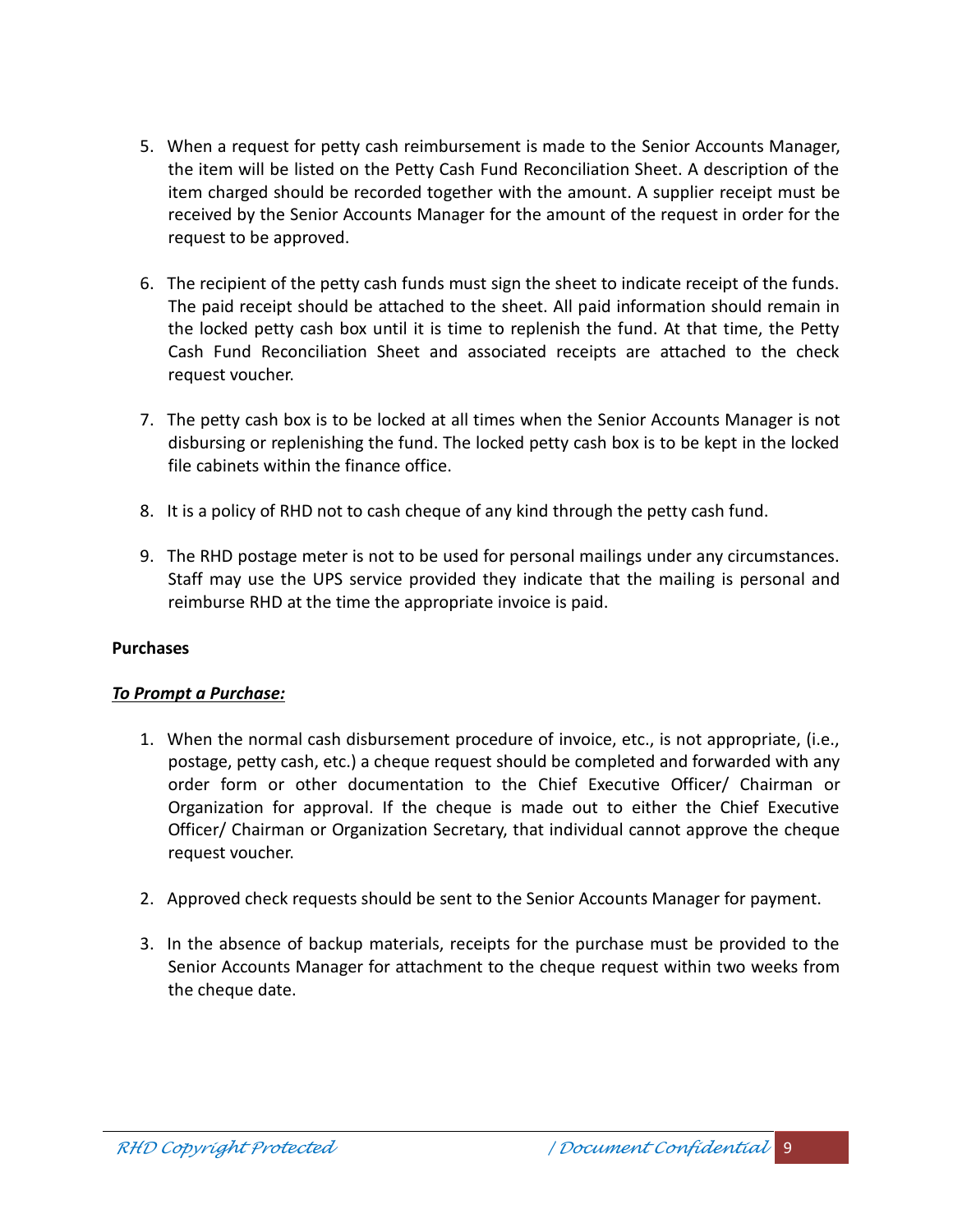#### *Proper Documentation for all RHD Purchases*

Every instance of credit card or other purchase use must be documented with travel authorizations, receipts, individuals paid for; nature of travel, etc. before the expense will be considered authorized and will be approved for reimbursement. See details below.

- 1. **Lodging -** Provide an itemized receipt from the hotel detailing every charge and the name of the person(s) for whom lodging was provided.
- 2. **Meals/Entertainment -** Provide a receipt showing separately the cost for food/beverage and gratuities, and including the names of every person for whom food or beverage was provided and the specific business purpose which was furthered by the expenditure.
- 3. **Other Expenditures -**A receipt detailing every individual purchase of goods or services (including class of service for commercial transportation) accompanied by an explanation of the specific business purpose which was furthered by each expenditure.

The Senior Accounts Manager will double check all reimbursement requests against receipts provided and run a calculator tape which will be attached to the reimbursement form.

#### *Capital Expenditures:*

For all major expenditures such as computers, furniture, audit services, printing services, etc., three bids must be obtained before a purchasing decision is made. If the annual amount will exceed Ksh 120,000.00, a bidding process and review will be conducted. All bids, including phone quotes, must be recorded and kept on file.

#### *Consultants:*

Contracts with consultants will include rate and schedule of pay, deliverables, time frame, and other information such as work plan, etc. Justification for payment should be submitted to file. For example, if RHD hired a writer to create a publication, a copy of the final version should be included in the file.

#### *Contracts:*

Contracts for purchasing products or services, similar to a purchase order, should be created and maintained for the file whenever appropriate. All contracts over the course of the year should be approved by the Chief Executive Officer/ Chairman.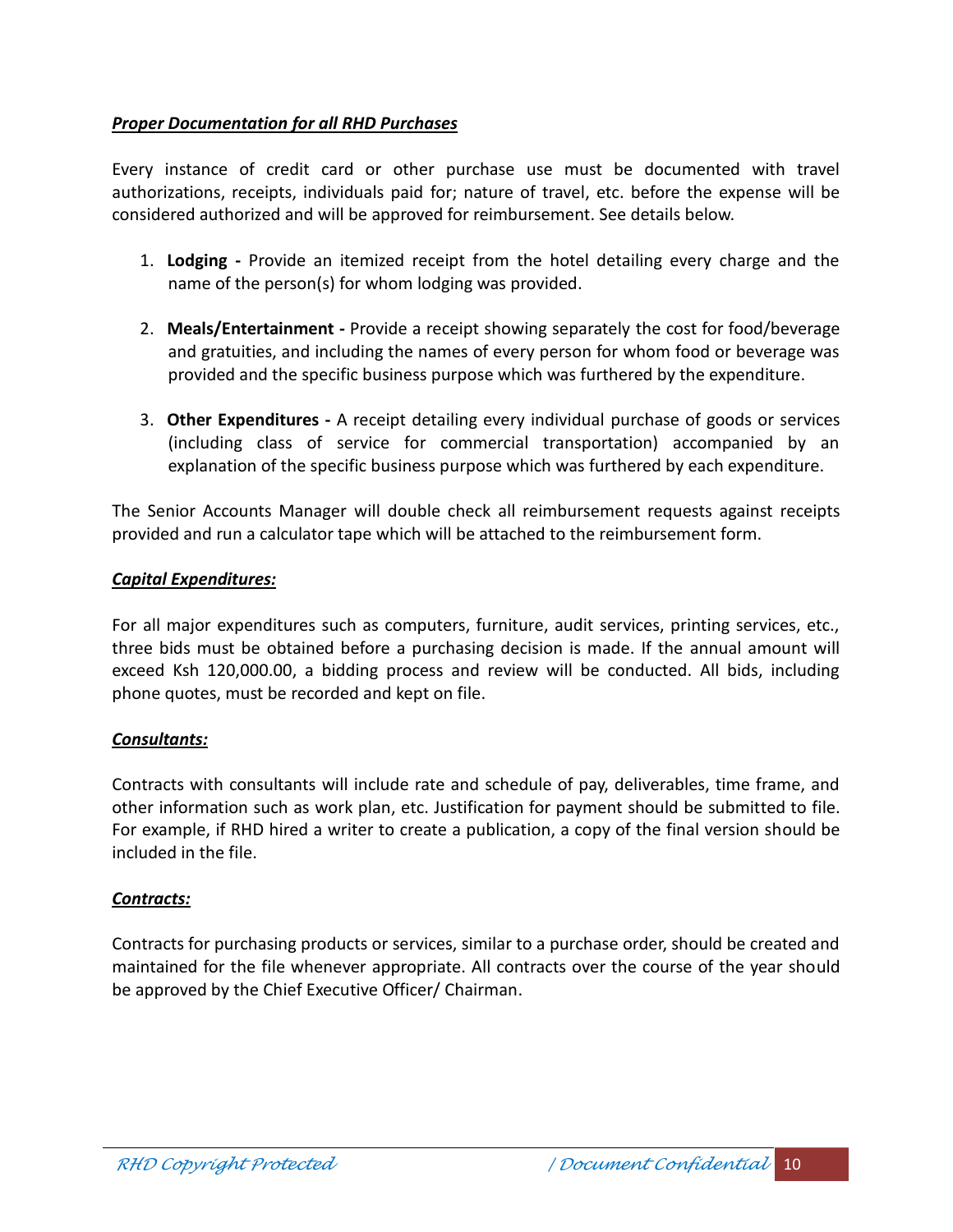#### **Fixed Asset Management**

- 1. A permanent property log or database is to be maintained by the Senior Accounts Manager for all fixed assets purchased by RHD.
- 2. The log should contain the following information:
	- a. date of purchase
	- b. description of item purchased
	- c. received by donation or purchased
	- d. cost or fair market value on the date receipt
	- e. donor or funding source, if applicable
	- f. funding source restrictions on use or disposition
	- g. identification/serial number (if appropriate)
	- h. depreciation period
	- i. vendor name and address
	- j. warranty period
	- k. inventory tag number (all fixed assets should be tagged with a unique identifying number)
	- l. number of the RHD cheque used to pay for the equipment
- 3. At least annually, a physical inspection and inventory should be taken of all RHD fixed assets and reconciled to the general ledger balances. Adjustments for dispositions should be made.
- 4. The Senior Accounts Manager should be informed, in writing, via an inter-office memorandum of any material changes in the status of property and equipment. This should include changes in location, sale of, scrapping of and/or obsolescence of items and any purchase or sale.
- 5. All capital items which have a cost greater than Ksh 20,000.00 will be capitalized and depreciated.

#### **Payroll**

#### *Personnel***:**

- 1. The Senior Accounts Manager is charged with the responsibility of maintaining personnel files on staff persons.
- 2. Each personnel file should contain the following information, at a minimum.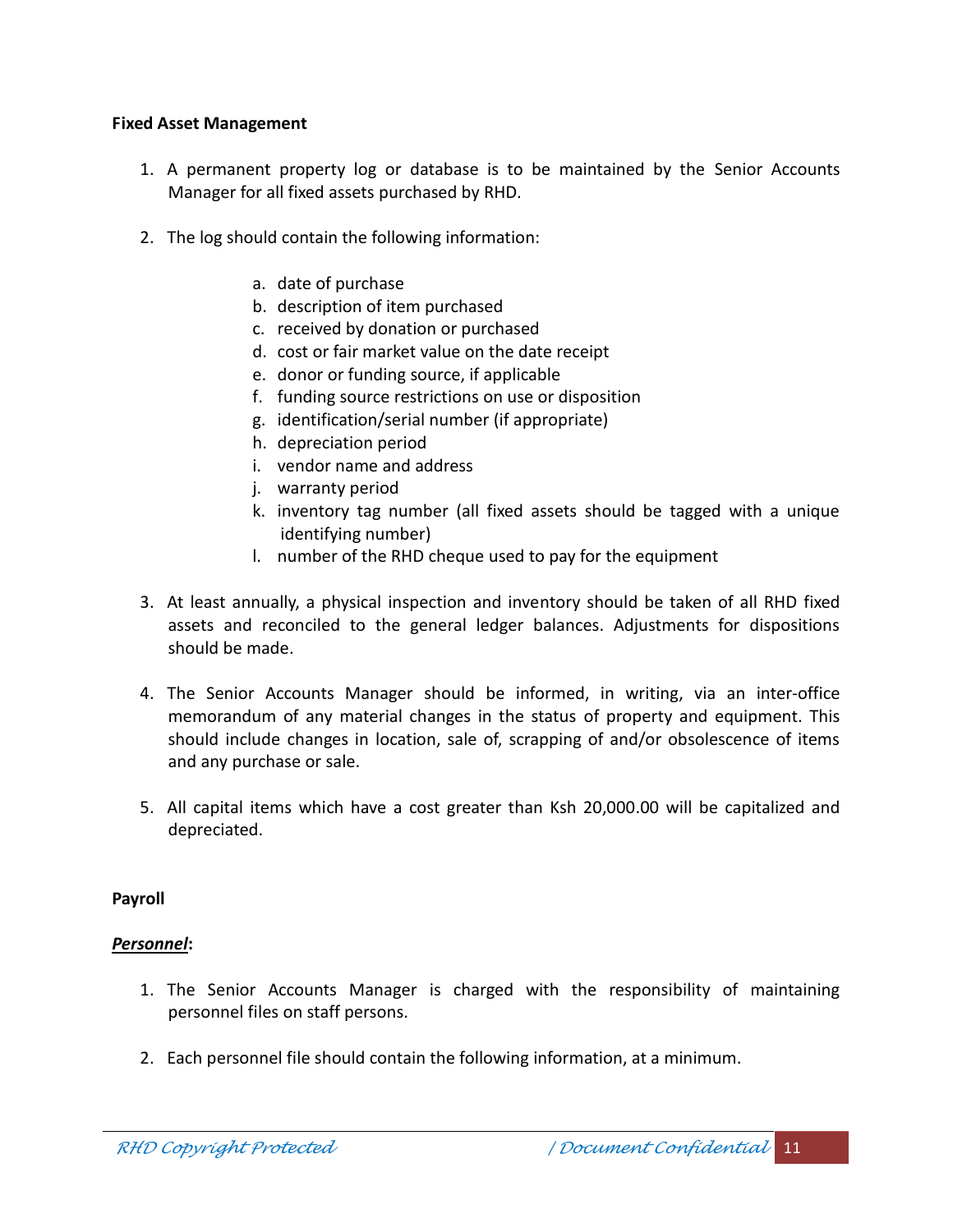- a. Employment application or resume
- b. A record of background investigation
- c. date of employment
- d. position, pay rates and changes therein
- e. authorization of payroll deductions
- f. earnings records for non-active employees
- g. Immigration permission letter/ pass for international employee
- h. termination data, when applicable
- 3. All personnel records are to be kept locked in a locking file cabinet in the Senior Accounts Manager's office. Access to these files other than by the Senior Accounts Manager, CEO/chairman, Organization Secretary or the auditor should be requested in writing to the CEO/Chairman.

#### *Payroll Preparation and Timekeeping:*

- 1. Timesheets are to be prepared by all staff persons and submitted semi-monthly on the 15th and last day of each month. Time should be input on a daily basis and, if in writing, completed in ink. Correction fluid should never be used in preparing timesheets. If an error needs to be corrected, a line should be drawn through the item and the corrected information recorded, and initialed by the person who made the correction.
- 2. Timesheets are to include specific time spent on each grant/project.
- 3. Timesheets are to be signed by the staff person and his/her supervisor.
- 4. All approved timesheets should be submitted to the Senior Accounts Manager, who will verify the hours worked against his/her record.
- 5. The Senior Accounts Manager should then process the time and report the information to the payroll service team. The information reported should include:
	- a. hours worked, by cost center
	- b. changes in pay rates or employment status
	- c. vacation, sick or personal hours used and earned
- 6. The CEO/Chairman and Organization Secretary should review the payroll summary page of the payroll service report for inappropriate payees or unusual hours.
- 7. Pay cheques should be distributed by the Senior Accounts Manager on the designated day and hour, one week after the end of the pay period according to a prearranged schedule distributed by the Senior Accounts Manager. In the event that a pay cheque is picked up by a designated person other than the staff person, a memo should be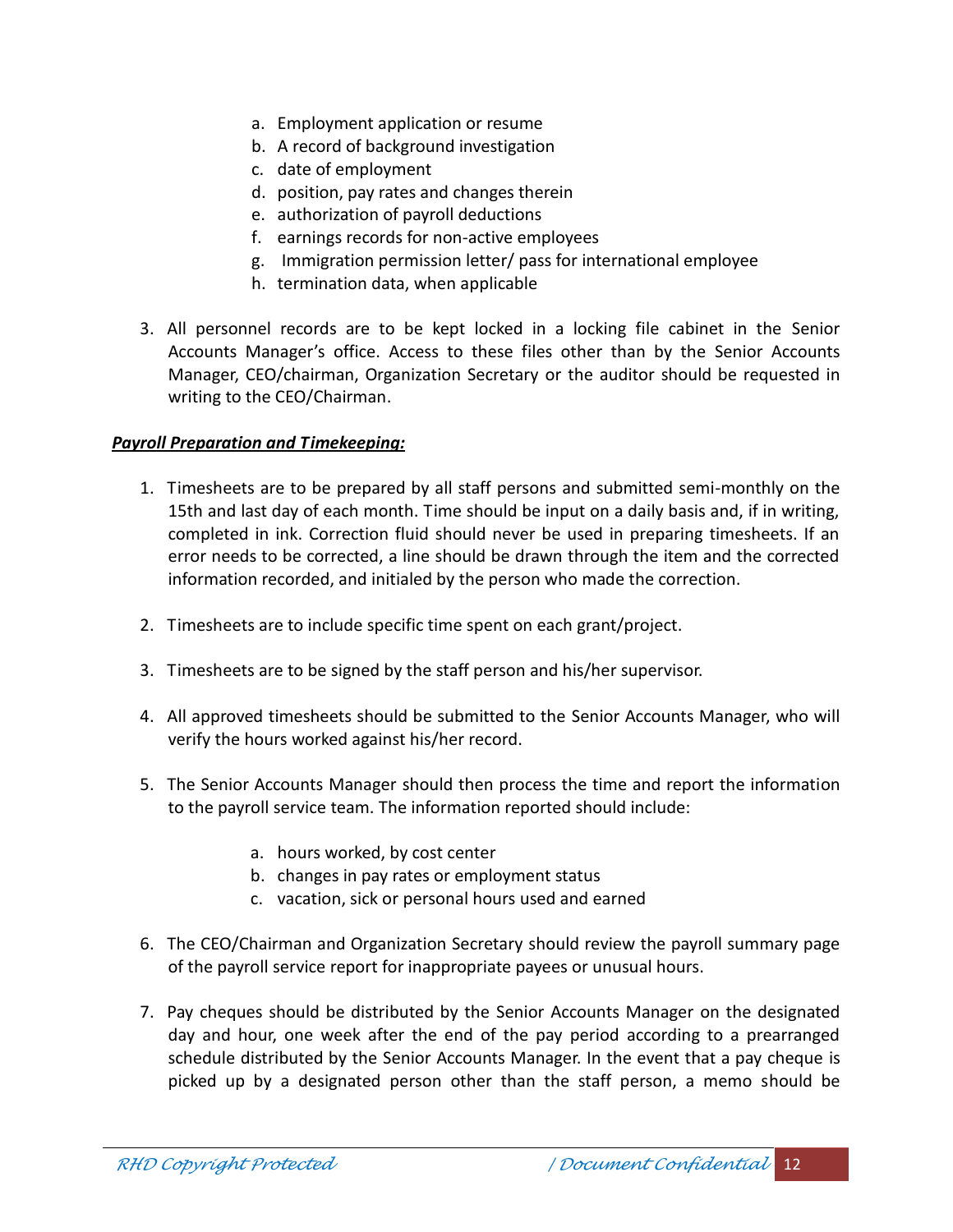received in writing from the staff person and proper identification should be requested from the party picking up the pay cheque.

## **Financial Reporting**

#### *Monthly Reports:*

- 1. The Senior Accounts Manager should prepare a set of monthly financial reports for distribution to the CEO/Chairman, and the Budget and Finance Committee. The reports should include: a balance sheet and a statement of income and expenses for each department (operating, project); a consolidated balance sheet and consolidated income and expense report which show all departments combined; a budget-to-actual report for all accounts included in the annual operating budget; a list of deferred and receivable funds, and a fund flow projection. In addition, the monthly reports for the quarterly periods (December, March, July, and October) will be submitted to the full board for their review and acceptance at the following board meeting.
- 2. The monthly statements should be reviewed by the CEO/Chairman or Organization Secretary prior to distribution to the Treasurer for initial comments. After the Treasurer's approval, the statements will be mailed to the Budget and Finance Committee every month and to the full board as stated above. The monthly statements will be finalized by the conclusion of the month following the statement period.

## *Year-End Report/Audit:*

At fiscal year-end, the Board of Directors AGM will take place and a year-end Audit report should be prepared summarizing the total income and expense activity for the year. A balance sheet should be prepared as of November 30 and should be attached to the income and expense report. This report will be initially reviewed by the CEO/Chairman and Organization Secretary, and then by the Treasurer, prior to distribution at the AGM meeting.

Bids for an independent auditor to conduct this review will be accepted between September 1 and October 15. In accordance with RHD policy, at least three proposals will be considered. The auditing process will begin on or about November 1.

## **Grant Compliance**

- 1. When a new grant is received or renewed, a copy of the executed grant must be forwarded to the Senior Accounts Manager.
- 2. The Senior Accounts Manager should set up a permanent file for the grant and maintain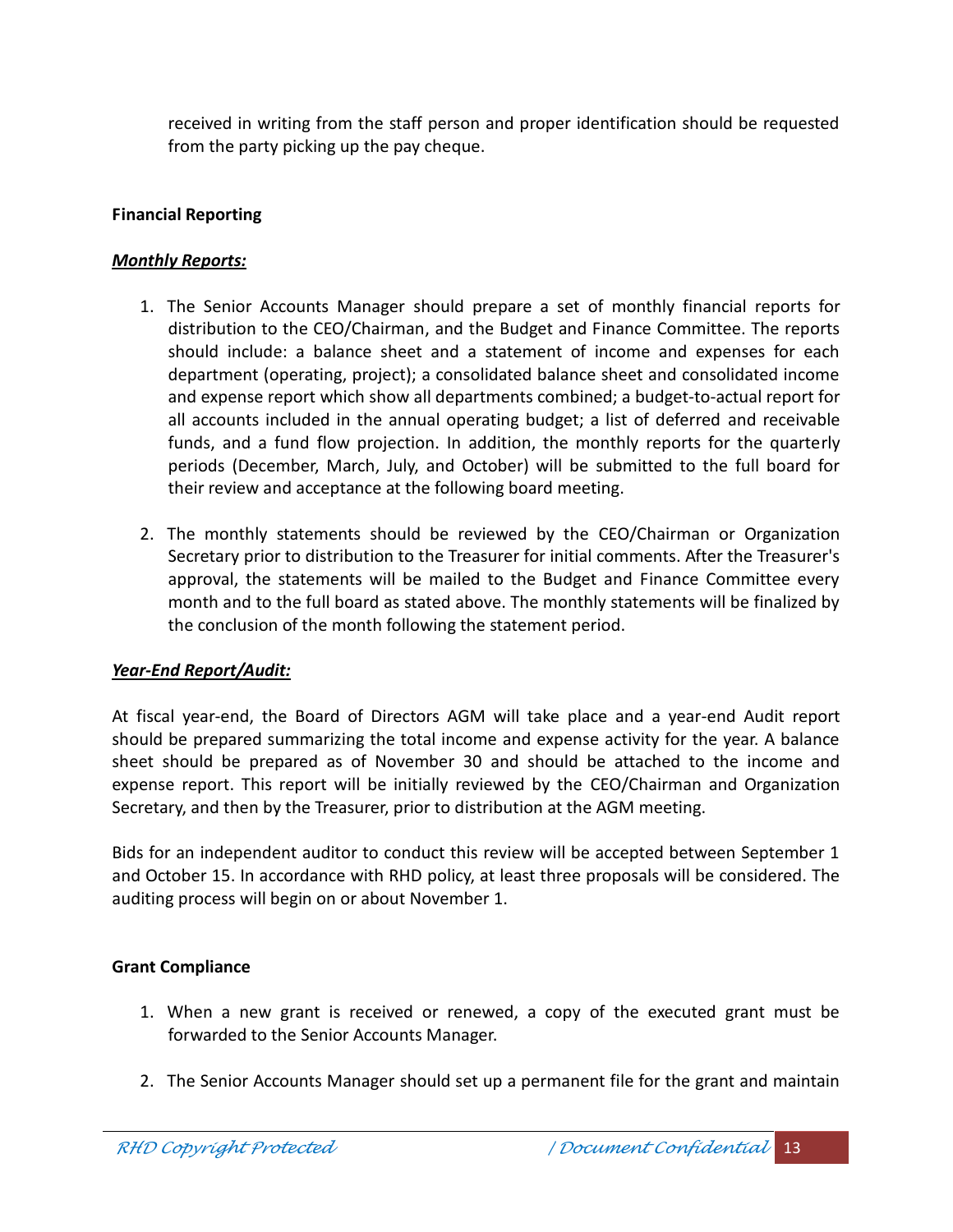the contract along with any other financial correspondence regarding the grant.

- 3. It is the responsibility of the Senior Accounts Manager to review the grant contract and extract any fiscal items which must be complied with by RHD.
- 4. It is a policy of RHD to adhere to any restrictions imposed by its funders, both local and international. Therefore, RHD employees are expected to bring to the attention of management, any instances of non-compliance.
- 5. When RHD is expending donor funds, prior written approval from the funder agency is required for the purchase of:
	- a. Capital expenditures for land or buildings
	- b. Insurance and indemnification expenses
	- c. Pre-award costs
	- d. Public information service costs
	- e. Publication and printing costs
	- f. Rearrangement and alteration costs
- 6. RHD will never request or use Donor funds to pay for the following costs:
	- a. Bad debt expense
	- b. Contributions or donations to others
	- c. Entertainment expenses
	- d. Fines and penalties
	- e. Interest, fund raising and other financial costs

#### **Fiscal Policy Statements**

- 1. All cash accounts owned by RHD will be held in financial institutions which are legally insured.
- 2. All capital expenditures which exceed Ksh 20,000.00 will be capitalized on the books and records of RHD.
- 3. Employee pay cheques and/or personal cheques will not be cashed through the petty cash fund of RHD.
- 4. No salary advances will be made under any circumstances.
- 5. No travel cash advances will be made except under special conditions and preapproved by the Treasurer of the Board of Directors. Reimbursements will be paid upon full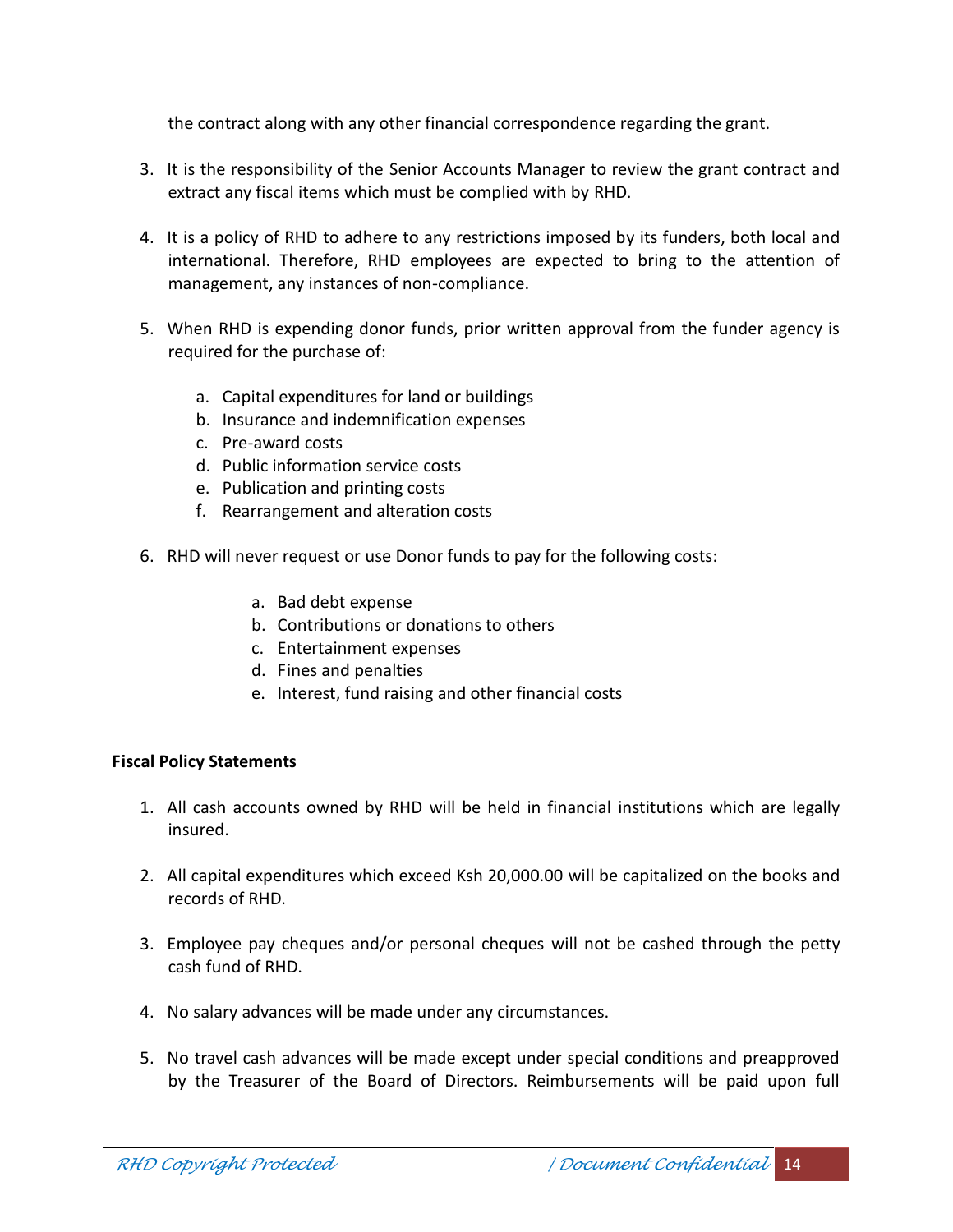expense reporting using the official RHD form within the normal disbursement schedule.

- 6. Any item whose value exceeds Ksh 4,500.00, received via donation, will be recorded in the books and records of RHD.
- 7. Fiscal Management personnel are required to take annual vacation which will not interfere with fiscal procedures. Variances to this policy shall be made in special circumstances, with written permission from the CEO/Chairman.
- 8. All volunteer allowance which exceeds Ksh 5,000.00 shall be recorded in the books and records of RHD.
- 9. It is the policy of RHD to reimburse out of pocket expenses only when supporting documentation has been presented for approved costs incurred.
- 10. It is the policy of RHD to establish pay rates which equal or surpass the government minimum wage.
- 11. It is the goal of RHD to maintain a minimum of ten percent (10%) of the operating budget between its operating and bank accounts at all times. In the event that balances fall below that amount the CEO and Treasurer should be notified immediately.
- 12. All funds received by RHD for each project will be segregated into separate project accounts in the general ledger to avoid any possibility of commingling project monies with general operating funds. A full computerized ledger accounting system will be maintained. Monthly financial statements including Balance Sheet and Statement of Revenues and Expenses will be produced for each project as a separate Department.
- 13. The CEO/Chairman, Organization Secretary and Treasurer are signatories of all RHD bank accounts. Two signatures are required for all disbursements and any disbursements fund must be authorized in writing by one of the Board of Directors with signature authority, currently the CEO/Chairman, Organization Secretary, and Treasurer.
- 14. Bank statements will be reconciled monthly in order to account for any outstanding or lost cheques.
- 15. Expense reports will be maintained which will disclose the nature of expenses, and the dates incurred.
- 16. Separate files will be maintained for each bank account. Files will be kept separately for each fiscal year.
- 17. The services of a Certified Public Accountant will be engaged to prepare a formal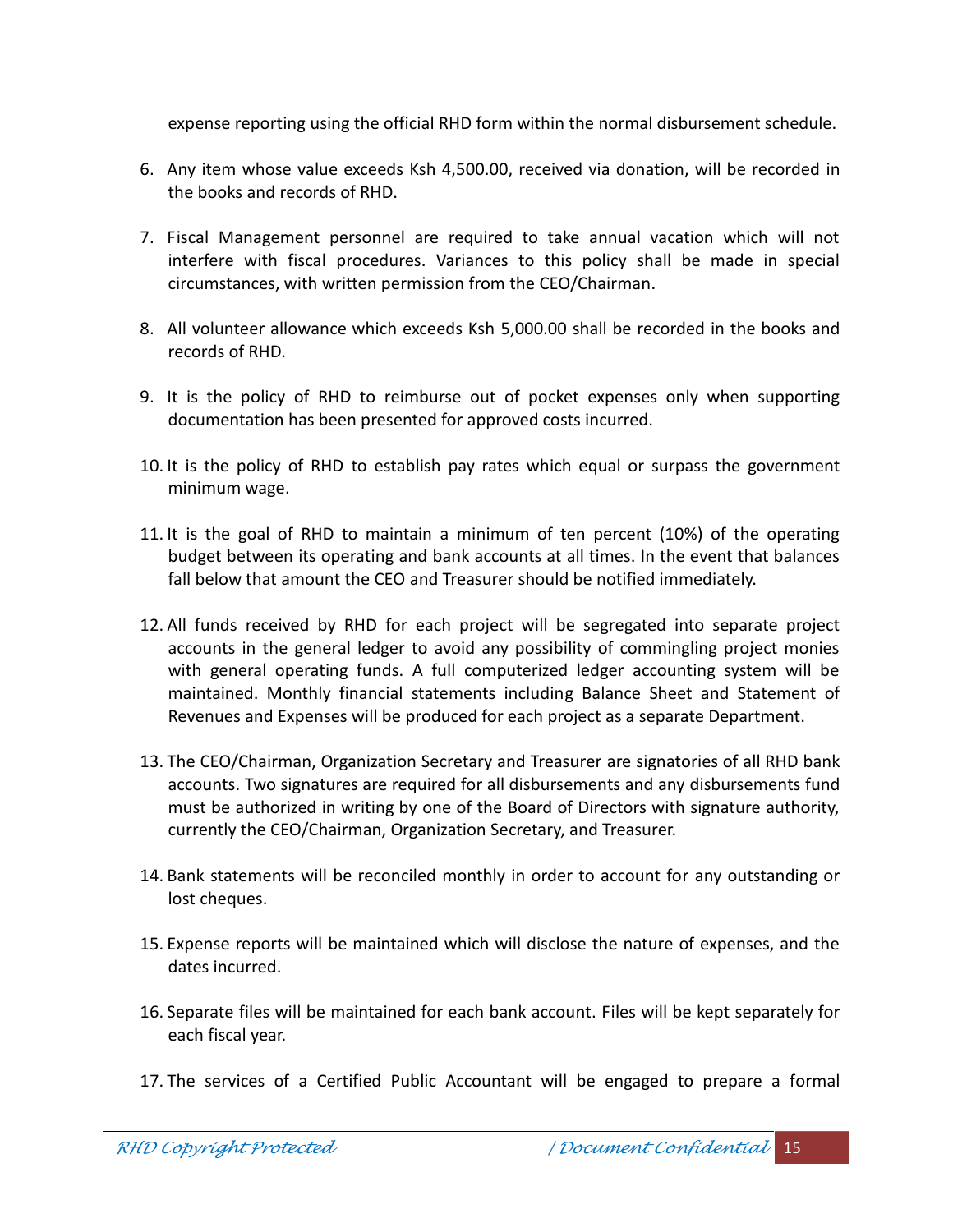financial audit of the RHD fiscal year-end.

18. Correction fluid should never be used in preparing timesheets or any accounting documents.

#### **Annual Meeting Checklist**

- 1. During each annual meeting, the following procedures will be performed.
- 2. The board of directors shall approve new signers to each bank account.
- 3. The board of directors shall approve any new and necessary bank accounts.
- 4. As required, new signers shall complete the appropriate signature card and corporate resolutions.
- 5. Name, address and telephone directory of new board of directors' officers will be obtained for the Senior Accounts Manager.
- 6. A review of the current operating procedures should be made with the chairperson and treasurer and reaffirmed or revised.
- 7. All financial institutions should be notified of any changes to the authorized signers of the accounts within three (3) business days following the annual meeting.

#### *Computer System Backup Procedures*

- 1. The Senior Accounts Manager is responsible for backing up the hard drive of the accounting system at the close of business each day.
- 2. RHD uses a five (5) day rotation and back-up system. There should be five (5) CD-R numbered RHD1" through RHD5". Each label should also contain the date of backup.
- 3. Each day the next sequentially ordered tape should be used to back up the accounting files. Complete, not modified, backups should be done.
- 4. When a hard drive is ready to be replaced, a newly formatted tape should be labeled with the day's date. The old CD-R should be discarded.
- 5. The Senior Accounts Manager should lock up the tape in a fire proof safe overnight. All tapes should be kept in a fire proof safe at all times. The following day, the CD-R will be placed at the end of the CD-Rs to be rotated.